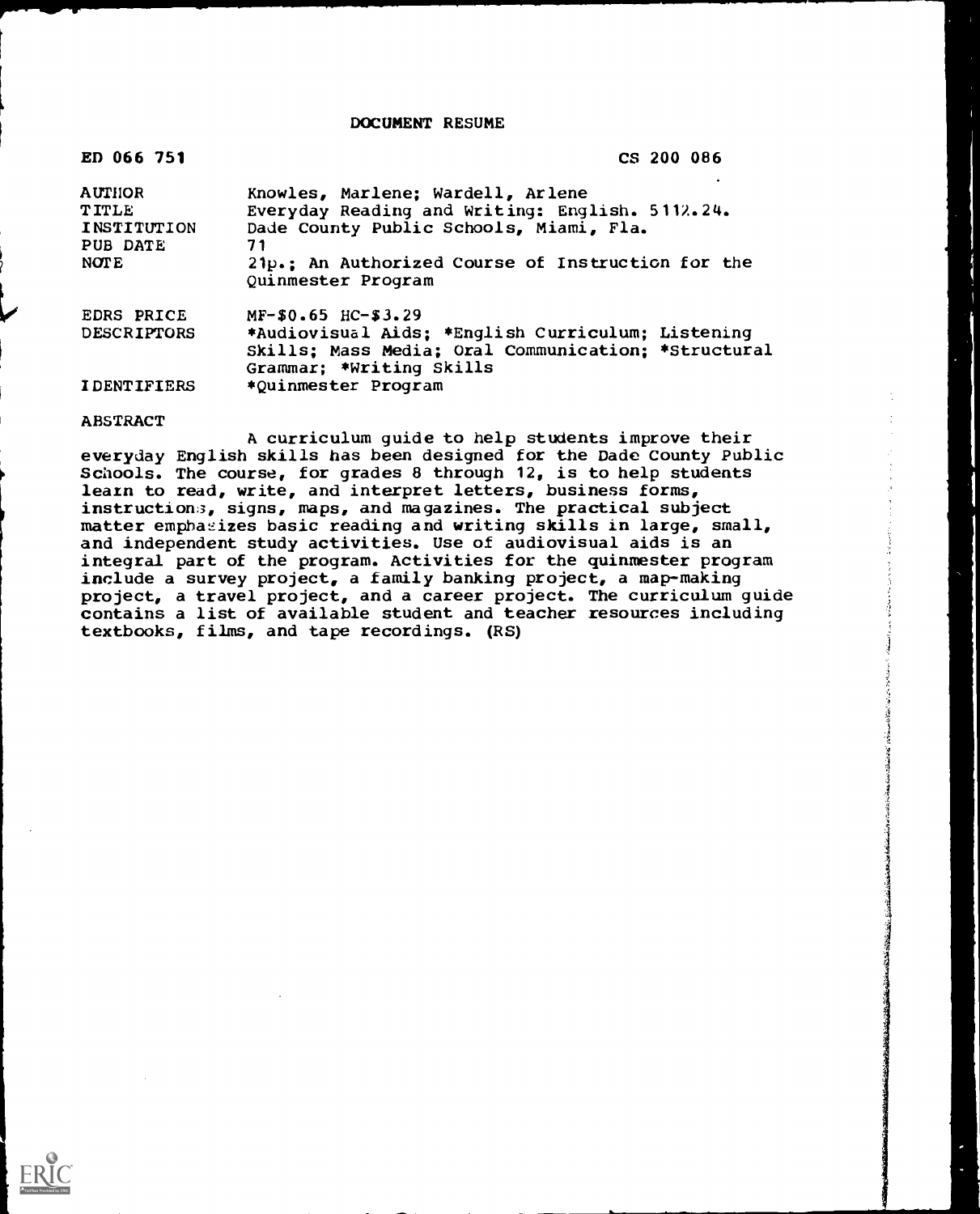

ED 066751

 $\mathbf{r}$  . The set of  $\mathbf{r}$ 

**SED OR STATE** 

# AUTHORIZED COURSE OF INSTRUCTION FOR THE



| Language Arts: EVERYDAY READING AND WRITING 5112.24 |  |  |         |  |
|-----------------------------------------------------|--|--|---------|--|
|                                                     |  |  | 5113.24 |  |
|                                                     |  |  | 5114.24 |  |
|                                                     |  |  | 5115.24 |  |
|                                                     |  |  |         |  |

English

5116.24

# $-1971$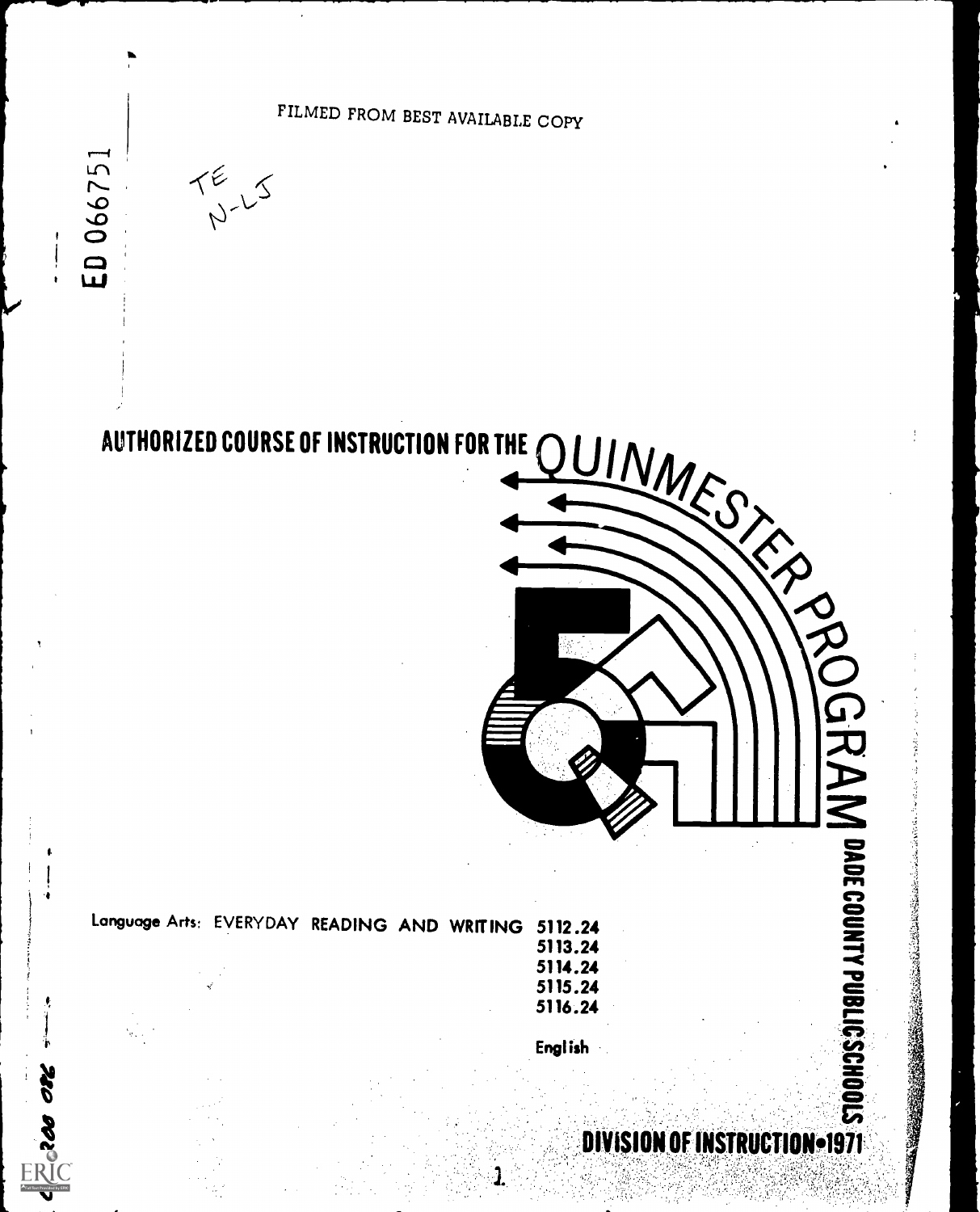# U.S. DEPARTMENT OF HEALTH.<br>
COUCATION & WELFARE<br>
COFFICE OF EDUCATION<br>
THIS OOCUMENT HAS BEEN REPRO<br>
DUCED EXACTLY AS RECEIVED FROM<br>
THE PERSON OR ORGANIZATION ORIG<br>
INATING IT POINTS OF VIEW OR OPIN<br>
NATING IT POINTS OF V

# EVERYDAY READING AND WRITING

 $\ddot{\phantom{a}}$ ۰,

しているので、そのことではないので、その時には、その後には、その後は、その後は、その後には、その後には、その後には、その後には、その後には、その後には、その後には、その後には、その後には、その後には、 その後には、 その後には、 その後には、 その後には、 その後には、 その後には、 その後には、 その後には、 その後には、 その後に、 この後に、 この後に、 この後に、 この後に、 この後に、 この後に、 この後に、 この後に、 この

| 5112.24 |  |
|---------|--|
| 5113.24 |  |
| 5114.24 |  |
| 5115.24 |  |
| 5116.24 |  |
|         |  |

English

Written by Marlene Knowles and Arlene Wardell for the DIVISION OF INSTRUCTION Dade County Public Schools Miami, Florida 1971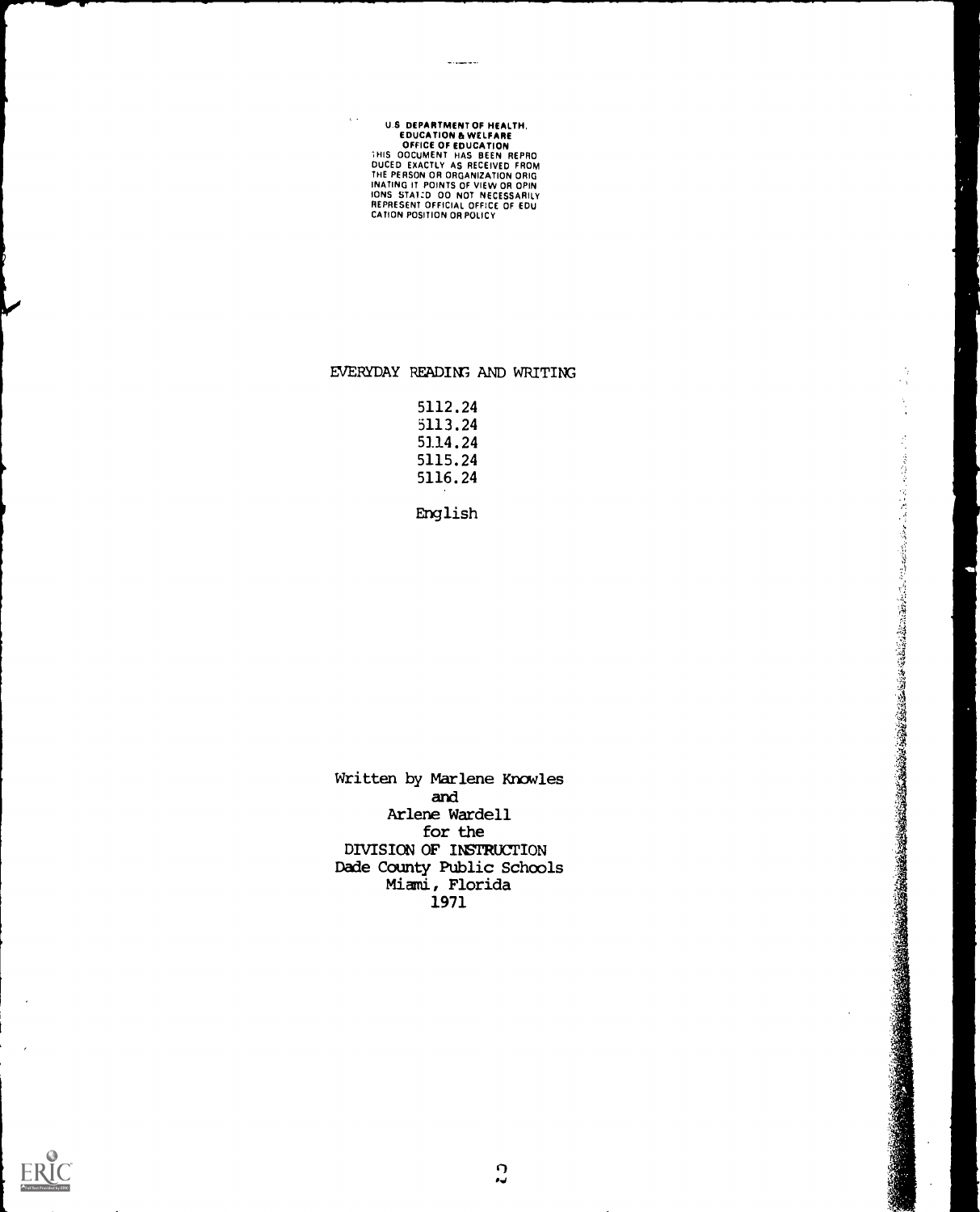# DADE COUNTY SCHOOL BOARD

Mr. William Lehman, Chairman MI. G. Holmes Braddock, Vice-Chairman Mrs. Ethal Beckham Mrs. Crutcher Harrison Mrs. Anna Brenner Meyers Dr. Ben Sheppard Mr. William H. Turner

Dr. E. L. Whigham, Superintendent of Schools Dade County Public Schools Miami, Florida 33132

Published by the Dade County School Board



 $3\overline{3}$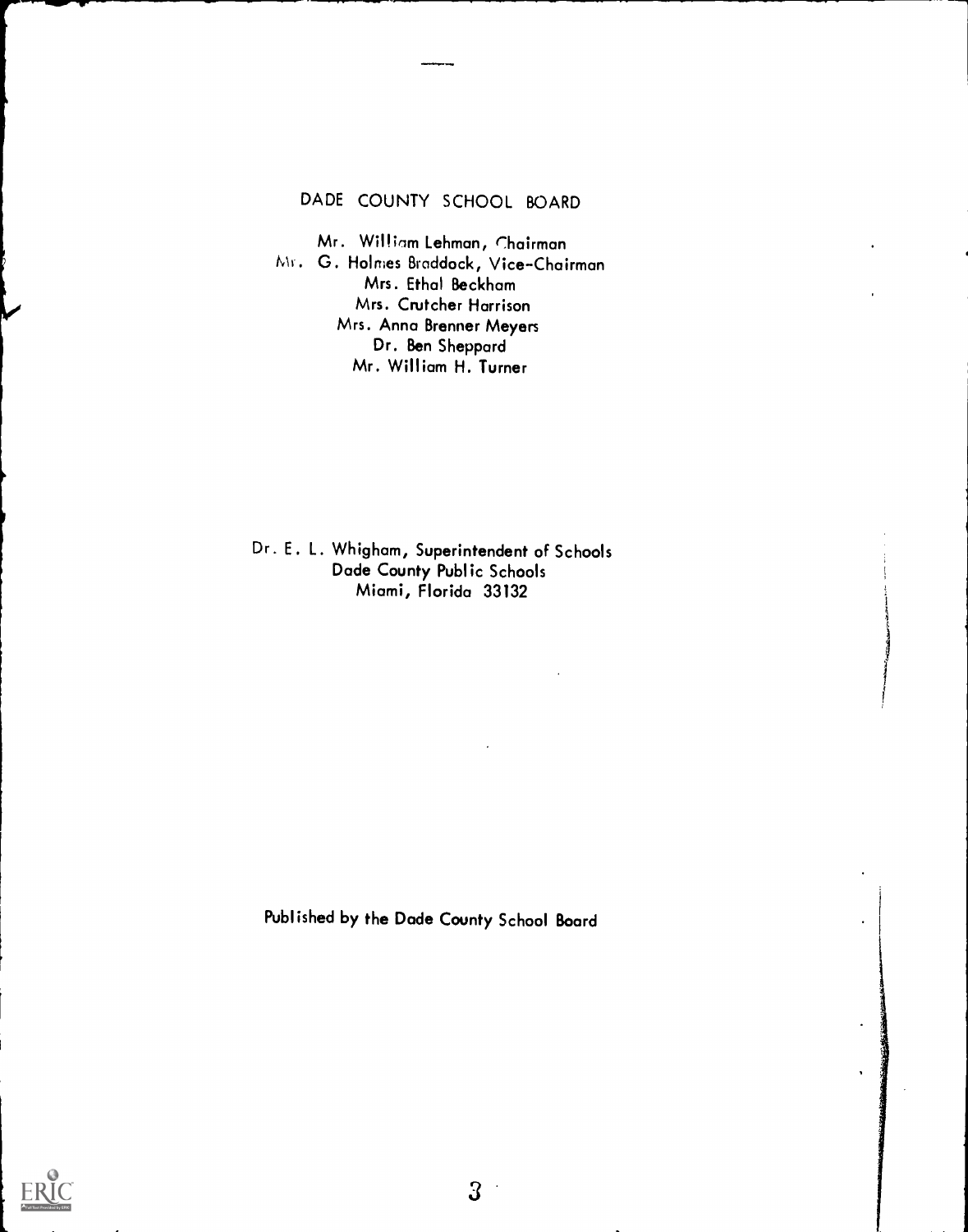6,urse Number<br>5112.24 5113.24 5114.24 5115.24 5116.24 COURSE TITLE: EVERYDAY READING AND WRITING COURSE DESCRIPTION: This course is designed to help students learn to read, write, and interpret letters, business forms, instructions, signs, maps and magazines.

- I. Performance objectives
	- A. The student will analyze letters, instructions, signs, maps, and magazines to determine their physical designs, oorponent parts, and purposes.
	- B. The student will interpret letters, instructions, signs, and maps.
	- C. The student will prepare letters and instructions to illustrate logical reasoning, directness, and clarity of written or oral expression.
	- D. The student will construct models to build proficiency in reading and usage of signs and maps.
	- E. The student will read magazines for specific purposes and for pleasure to expand his scope of reading materials.
	- F. The student will compare magazines to build selectivity for both educational and recreational needs.
- II. Course content
	- A. Rationale

This course consists of practical subject matter designed for lifetime educational and recreational usage. This subject matter includes business forms such as letters, banking forms, credit and job applications, instructional manuals, directional and code signs, maps, and magazines.

Reading comprehension and skill building in specific areas should develop with the utilization of the actual subject matter studies; writing should have a practical purpose related to the content studied and not be taught in isolation; projects developed should integrate the reading and writing and extend both forms of communication. This course, therefore, is not designed as a remedial program in reading or writing and should not be confused with a basic studies course.

 $\frac{1}{4}$ 

 $-1-$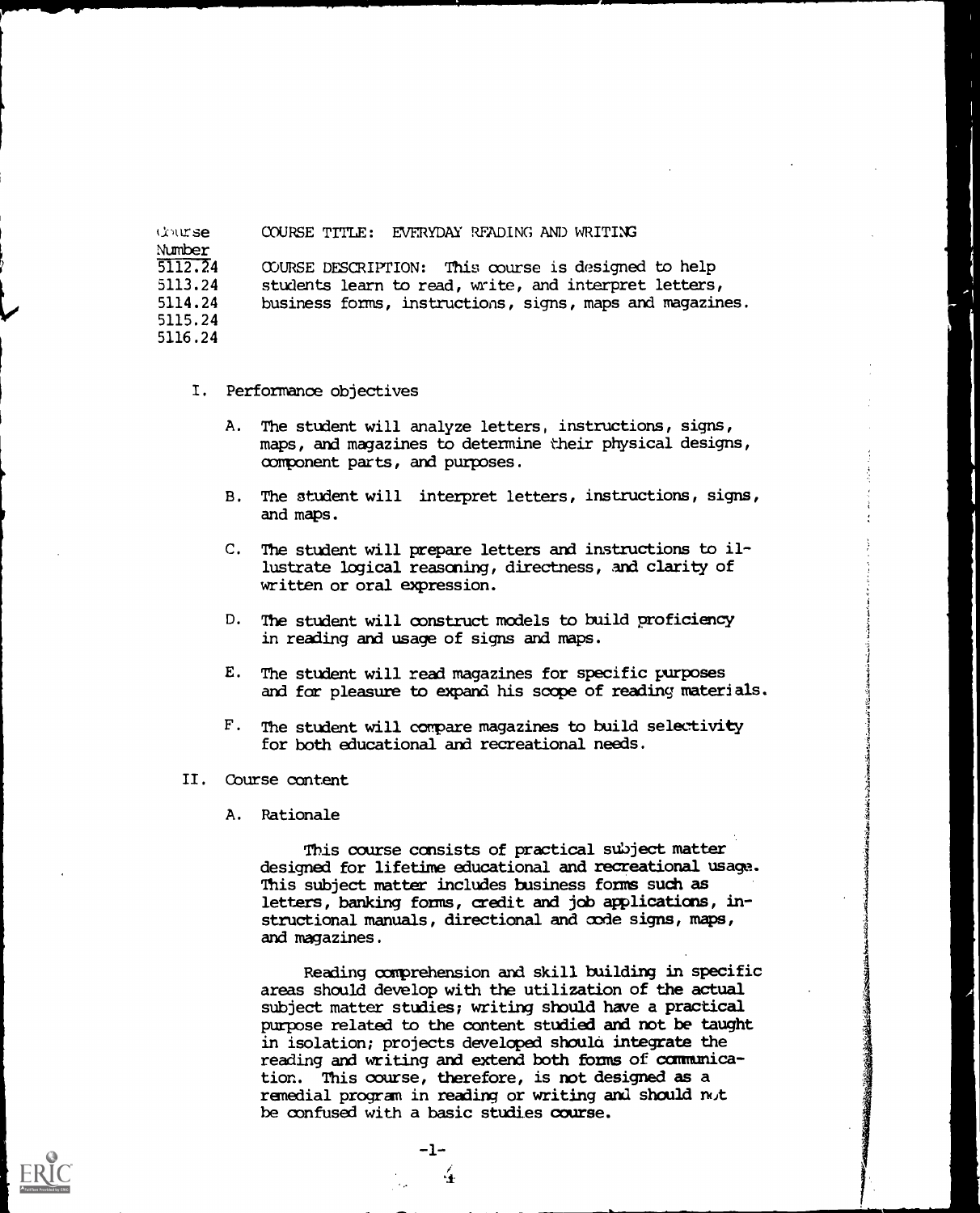Both the reading and writing studies in this course should be complemented by group discussions, resource persons, individual and group projects, and field trips to promote practical application of the content and to foster capabilities toward lifetime usage of the subject matter. The depth of study should depend on the individual student's ability and his needs. Whenever feasible, the subject matter should be integrated into central purpose units crossing course content. For example, a unit of travel might include geographical magazine study, letter writing for information, map plotting of a proposed trip, instructions for travel, and the study of road signs. Audio/Visual aids should be a principal part of these units to enhance the units, foster imaginative study and increase interest. Individual and group projects should be encouraged to build interrelationships between members of the class, the instructor, the resource personnel, and the community such as exist in everyday living.

# B. Introductory statement

This quinnester course has multiple facet learning involving large, small and independent study activities. It is suggested that all informational data concerning the subject matter applicable to all projects be presented to large groups through short introductory lectures, audio/visual presentations, and class discussion methods. For example, the business letter form Should be introduced to the large group with the aid of transparencies and the overhead projector; the initial practice should be done in a large class situation with students helping each other; but the actual writing for information for projects should be completed in small groups or independently. All resource personnel should speak with interested students and should allow time for discussion and question/answer periods. The instructor Should direct the study of the practical subject matter in the large class environment, but act mainly as liaison between resource personnel and the students and consultant and guide for the group and independent projects.

#### III. Teaching strategies

# General Project Statement

The projects suggested may be utilized as thematic units, as individual student projects, as group projects, or as class projects with students who elect to work in team effort for the class. One or more of these projects may be studied during a particular quinmester course, but more than one is highly recommended. Pesourse personnel and audio-visual materials should be utilized as integral parts cf the projects

-2-

5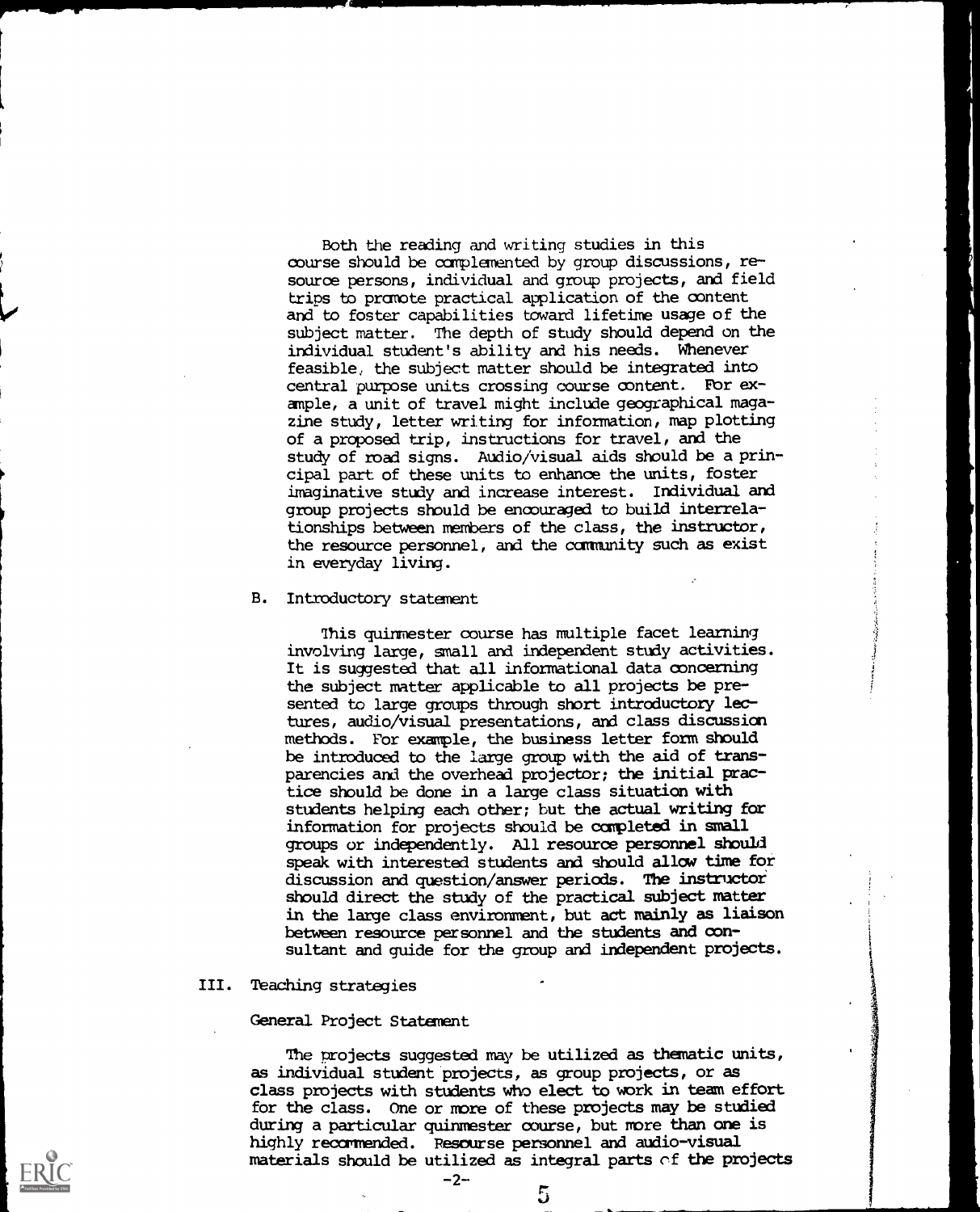for individuals, groups, or the class. The depth of study will depend on the composition of the class and the abilities and interests of the individual students.

# Career Project

The school and career project may be a total class unit if the students and the instructor desire because it is one which can easily involve all persons and which is a natural lead-off unit for the entire quinmester course. Selection of a specific career will determine the student's plans for inquiry to academic or technical schools or colleges, trade businesses, or professional sources of employment. The student will write for and prepare mock application forms for practice, request and read catalogs to acquaint himself with requirements and procedures for admission and study, discuss various school and job potentials with resource personnel, prepare a paper and/cr an oral presentation, participate in career role-playing, and participate in a career day or week exchange of information and learning that would include resource persons visiting, and include audio/Visual enrichment activities.

# Coding Project

The coding project may be a total class unit as well as an individual or group project because it contains multivaried areas within the larger scope of codes that would provide interest yet focus on individual instruction. Codes in this project should include visual codes, audible codes, and cipher codes. The focus on communication should be enhanced by fully utilizing resource personnel for research purposes, for demonstrations, and for guidance. Discussion, oral presentations, poster exhibits, and researched papers could contribute to a sharing segment of the project. Coordinating the coding project with language study, its history and the alphabet history can serve to illustrate the correlation between the language code of English study and the other codes. Outside reading could expand the unit to include the reading of biographies of Helen Keller, Samuel Morse, Louis Braille, etc.

'4

# Travel Project

The travel project may encompass a hypothetical or projected local or non-local tour. The student should combine the course content so that he can develop his project to its fullest. Letter writing for information and directions can lead to historical research reading in magazines and other related materials and places to visit can be determined.

1.)

-3-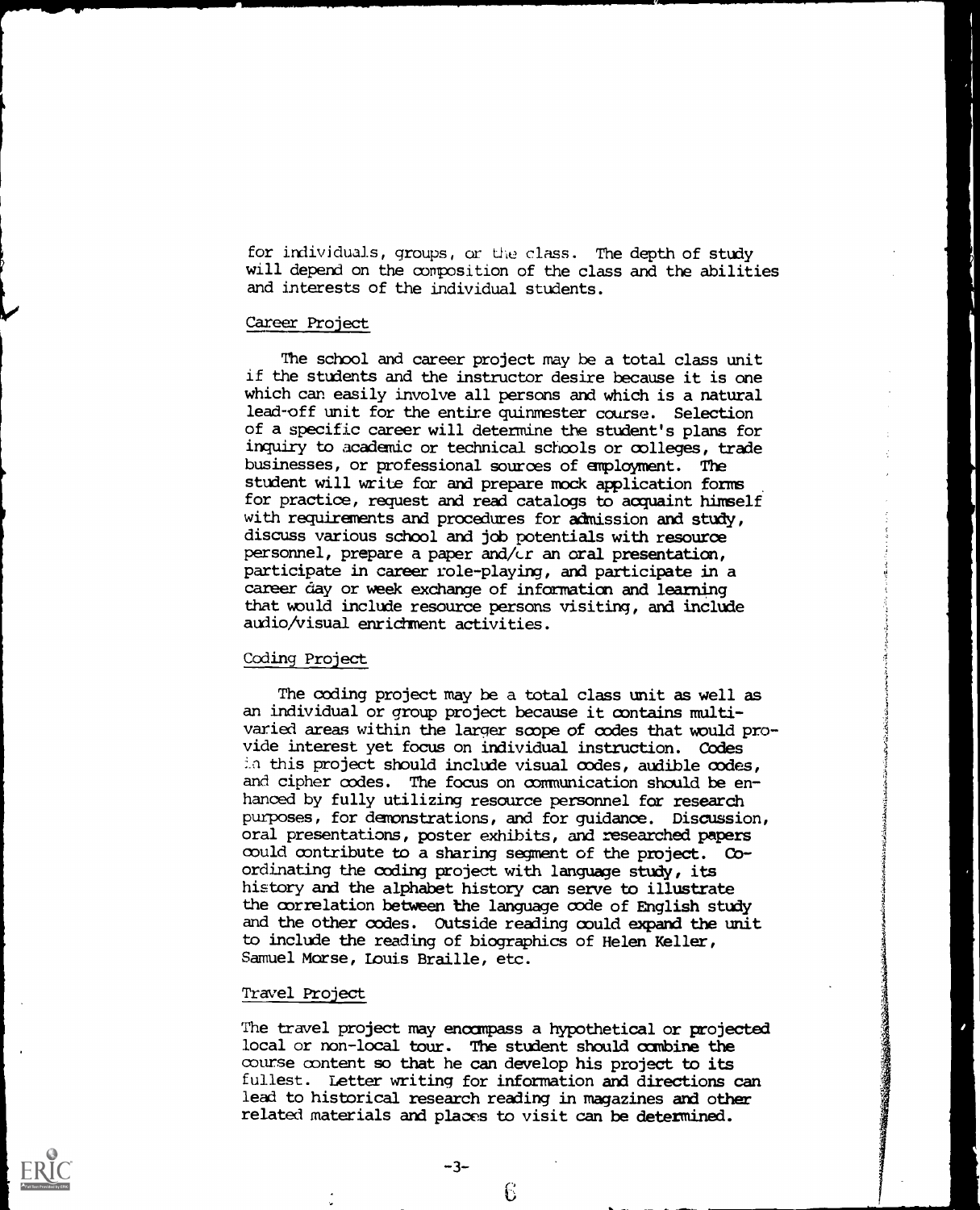Plotting a trip can be accomplished through map reading; seasonal weather for time of visit can be determined by weather study; travel time can be calculated through mileage map reading; films and filmstrips can be viewed for motivational and informational purposes; poetry, music, and fiction and non-fiction read to expand the student's awareness of the vicinity to which he wishes to travel; and a full travel plan package can be produced. Oral and written presentations can be shared during special class sessions. If the tour is taken, the student or group can use the group discussion method for evaluation.

# Surveying Project

The amateur surveying project may be as local as the schold site or the student's home site or may expand to a more distant or more encompassing area as a community. The student should research the community businesses and government for information on land surveying, subdivision planning, building and zoning, and hame designing and decorating. Resource personnel should be consulted for guidance in addition to expanding interest and knowledge. They can be utilized to discuss their occupations and assist in the project development, perhaps even sponsoring a student. Individual or group projects can include the creation of a model community, a survey of the school to determine its present and future utilization, school traffic patterns and recommendations for improvement, the redesigning of a bedroom or other room, a survey of a student's neighborhood or home developed into a scale or poster model, or a written paper on a facet of surveying or planning. The English project could be coordinated with the industrial arts and art departments for aid in designing, in measuring, or in actual model construction.

#### Demonstration Project

The demonstration project should have as its focus an oral presentation that includes illustrations, instructions, and the actual demonstration to the class of a procedure or the making of a product. The student should write letters requesting all needed information, prepare the instructional manual or directions and illustrative materials, and follow his instructions in his presentation. If the procedure cannot be completed within the allotted classroom time, the student should demonstrate one facet of the procedure and display a previously completed product to bring continuity to his presentation. A discussion period should be permitted for the audience's responses and questions.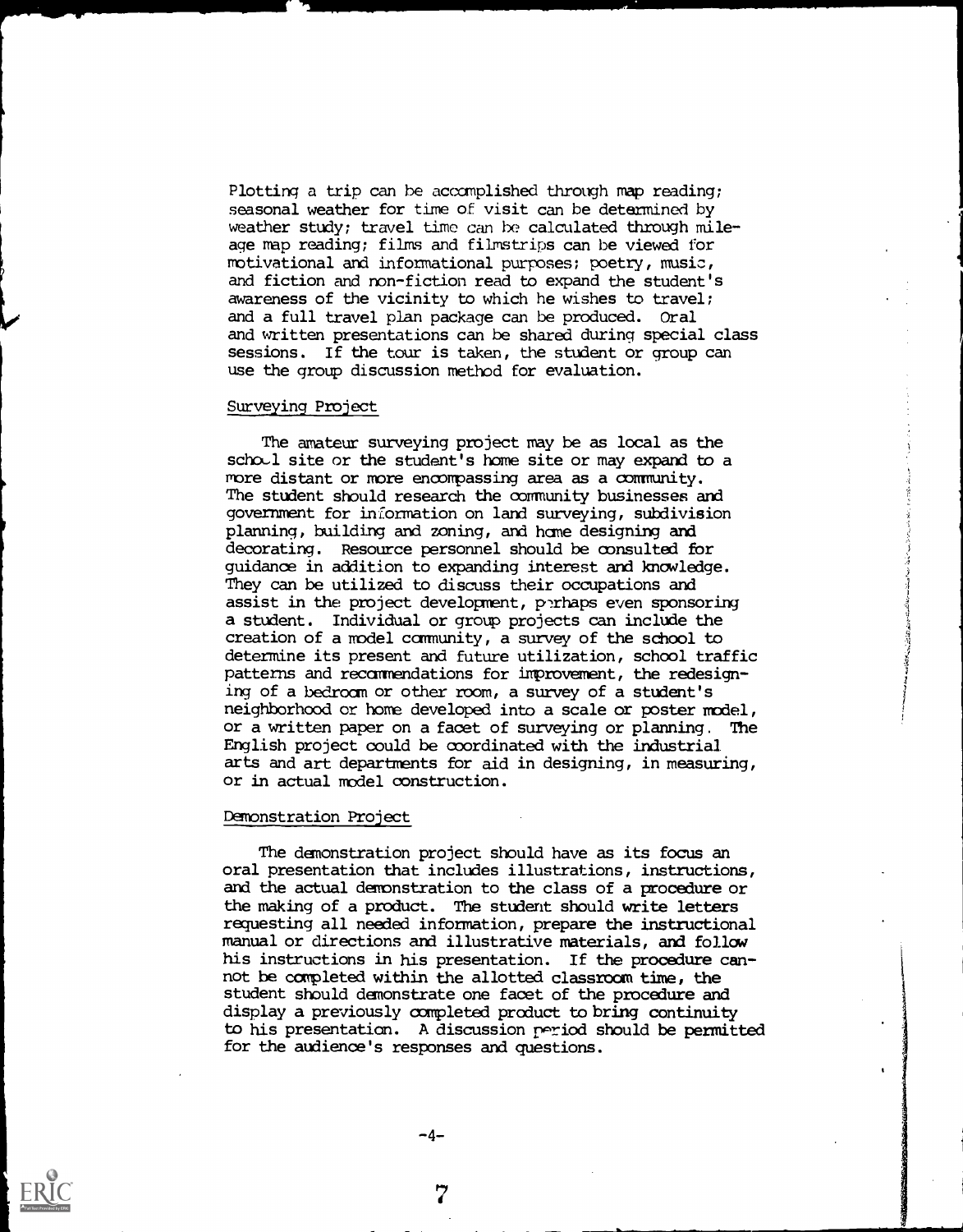# Magazine Project

The magazine project can be an expansion of the class's other projects or a specialized project apart from other work. If an outgrowth of other projects, the magazine project would feature the publication of a class magazine of other projects' materials. For example, a travel project could develop into a travel magazine publication; a code project could develop into a magazine about bicycle tours or scavenger hunts complete with written and pictorial core position. These magazines could adhere to formats devised from magazines studied in class. Students would learn what constitutes publication of a magazine and the involvement necessary.

# Family Tanking Project

The family banking project should include field trips to a bank, a savings institution, and a credit bureau as an integral part of a unit which will include mock practice in planning a five year family economical program. This program would provide for budgeting based on a chosen career, Purchases of a home and a car, and general family expenditures. This can be as encompassing as the student and the instructor find suitable. It can also be coordinated with the homemaking and the mathematics departments. Letters will be written for the establishing of credit, purchases will be studied for principal and interest payments and charges, practice will be implemented in check writing and balancing, depositing and withdrawing of monies according to the mock family's heeds, and discussion in groups of financing forms used in everyday living. Oral and written as well as pictorial presentations can be shared throughout the unit or during a specially designated time.

# Map-making Project

The map-making project has for its culminating activity a bicycle tour or a scavenger hunt. The student will decide on possible tour routes, write local establishments on the routes or tourist attractions for information, plot the course, time the tour and the stops, determine the treasures to seek if on a scavenger hunt and actually take the proposed trip. Discussion of the field trip should occur with emphasis on how the tour planning affected its success and what adventures were experienced.

 $\mathbf{S}$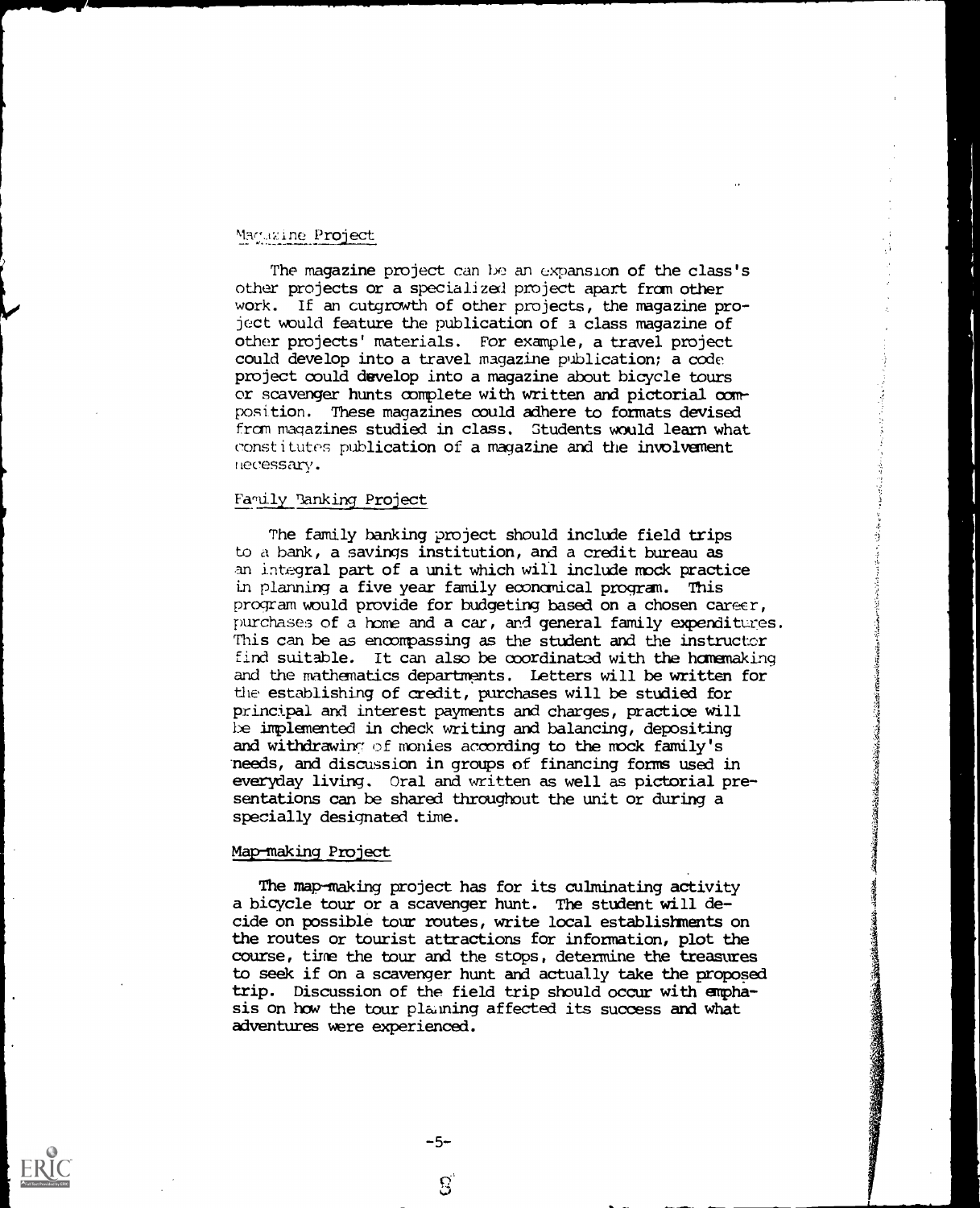# IV. Learning activities

- A. Performance objective. The student will analyze letters, business forms, instructions, signs, maps, and magazines to determine their physical designs, component parts, and purposes.
	- 1. Letters
		- a. Have the student examine the informational, request or inquiry, advertising and computer letters and invitational and thank you social notes.
		- b. Have the student identify the heading, inside address, salutation, body, closing, and signature components of a letter.
		- c. Have the student compare the block and indented forms of letter writing.
			- Have the student determine the purposes for the various types of letter writing and the need for simplification and clarity in the writing.
	- 2.- Business forms
		- a. Have the student cite the differences between personal and business checking forms.
		- b. Have the student compare the deposit and withdrawal savings account forms.
		- c. Have the student study the credit application form to determine the information that must be supplied by the applicant.
		- d. Have the student recognize the information and background needed for five (5) types of job applications.
		- e. Have the student list the general requirements for job applications gleaned from the numerous forms studied.
		- f. Have the student determine the purpose for good references and list the types of character details needed for a reference letter.
	- 3. Instructions
		- a. Have the student read blueprints for their physical design and detail.

-6-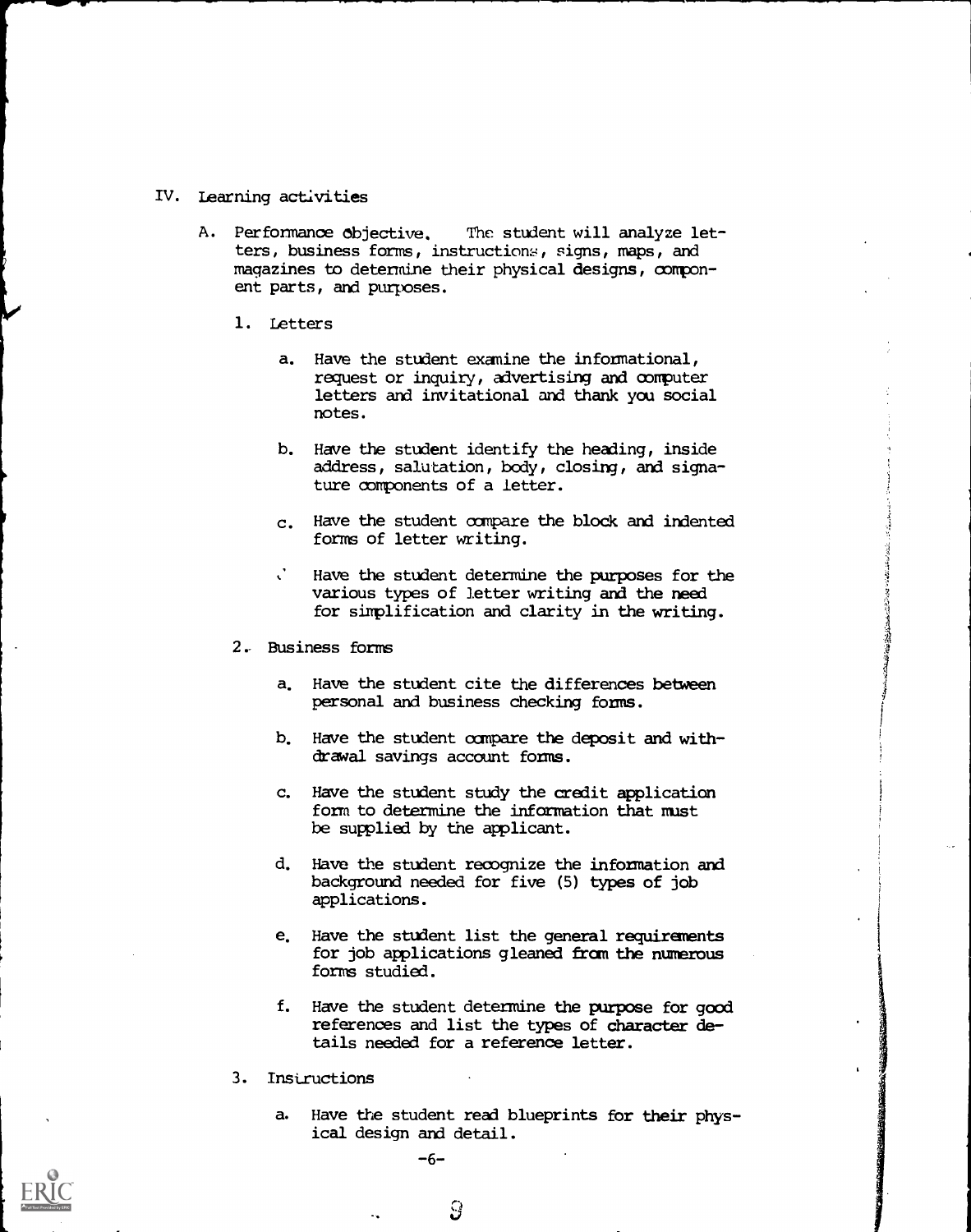145 年 4月 

- b. Have the student. read and compare industrial arts manuals to recognize those simply and clearly written.
- of. Have the student read menus and recipes for their logical crder.
- J. Have the student real simple game and magic trick instructions in note logical order of procedure.
- $\cdots$  Have the student hear oral instructions to note correct and incorrect forms.
- 4. Body language
	- 9. Have the student identify personality factors that appear in various people's bodily scance and movements.
	- b. Have the student identify various gestures and their connotations.
	- $C$ . Have the student watch television or see  $G$  final to recognize the uses of physical movements.
- 5. Codes
	- a. Visual
		- (1) Have the student identify the hand traffic signals such as stop, left turn, right turn, come ahead.
		- (2) Have the student examine the pictorial traffic signals such as stop, yield, caution, railroad.
		- (3) Have the student watch a football referee's signals to note simplicity and purpose.
		- (4) Have the student watch or read semaphore signaling to recognize a few simple signals.
		- (5) Have the student relate the sign language to spoken language or written language.
	- b. Audible
		- (1) Have the student listen to the Morse Code to note different sounds and the speed of its communication.



 $-7-$ نوبله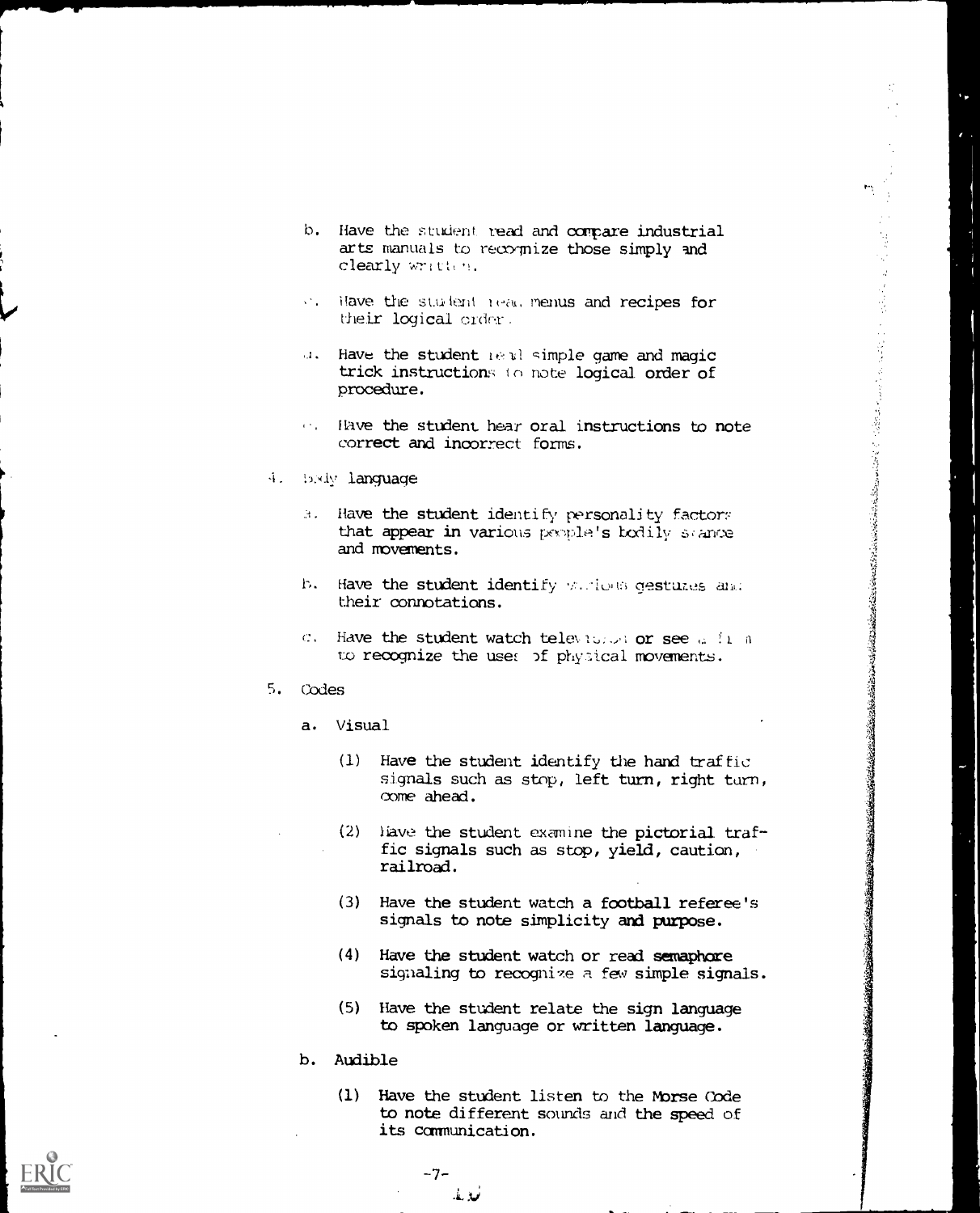- (2) Have the student listen to a symphony to hear the varying moods of the movements.
- (3) Have the student hear varying drum beats and cadences to determine mood, signalling, etc.
- (4) Have the student hear "A Word in Your Ear" to recognize a few simple differences among various languages.
- c. Cipher
	- (1) Have the student disginguish between several secret codes for recognition of patterns.
	- (2) Have the student read the history of the alphabet to note physical elements and purpose of particular letters.
- 6. Maps
	- a. Have the student read geographical maps to recognize scale, symbols, coloring, direction and special features.
	- b. Have the student read weather maps to note fronts, air pressure, wind direction, squall lines, precipitation, temperatures.
	- c. Have the student list the purposes for geographical and weather maps.
- 7. Magazines
	- a. Have the student determine the general appearance, print, illustrations, and attractiveness of the following magazines:

```
pictorial
news
literary
women's, men's specialty
children's, young adults'
review
digests
technical
professional
school publications
recreational
```
11

 $-8-$ 

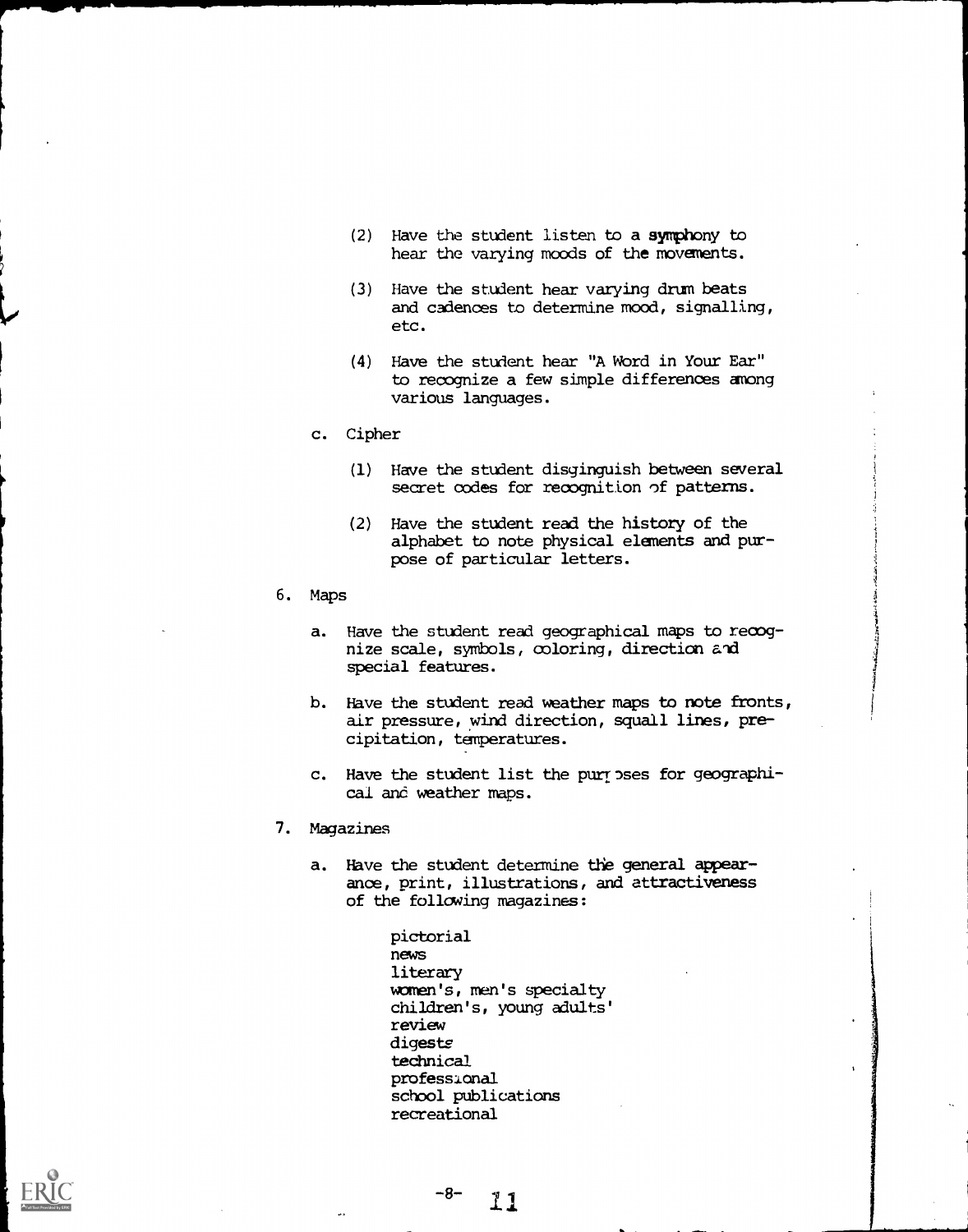- b. Have the student recognize the regular magazine features such as editorials, story selections, picture galleries, letters to editors, guides, resource information, and advertisements.
- c. Have the student search magazines for special features such as a creative writing section, a topical issue, excerpts from best sellers, symposiums by consultants.
- B. Performance dbjective. The student will interpret instructions, signs aid maps.
	- 1. Instructions
		- a. Have the student discern the explicit and implicit directions in manual reading.
		- b. Have the student follow oral instructions of direction that include:

movement in the class seat exchange "Simon says" exercises last name, first name, middle name order goofy instructions and paper folding

- c. Have the student read and follow written instructions that include simple magic tricks, drawings, map visualizations, simple test, etc.
- d. Have the student practice interpreting instructions by playing Scrabble, Risk, Ghetto, Careers, etc.
- e. Have the student interpret sports instruction by learning a simple golf swing, bowling approach, baseball pitching or hitting, etc.
- 2. Signs
	- a. Have the student decipher simple codes and follow the instructions.
	- b. Have the student devise and exchange with other students code puzzles.
	- c. Have the student participate in a treasure hunt by deciphering a simple secret code.

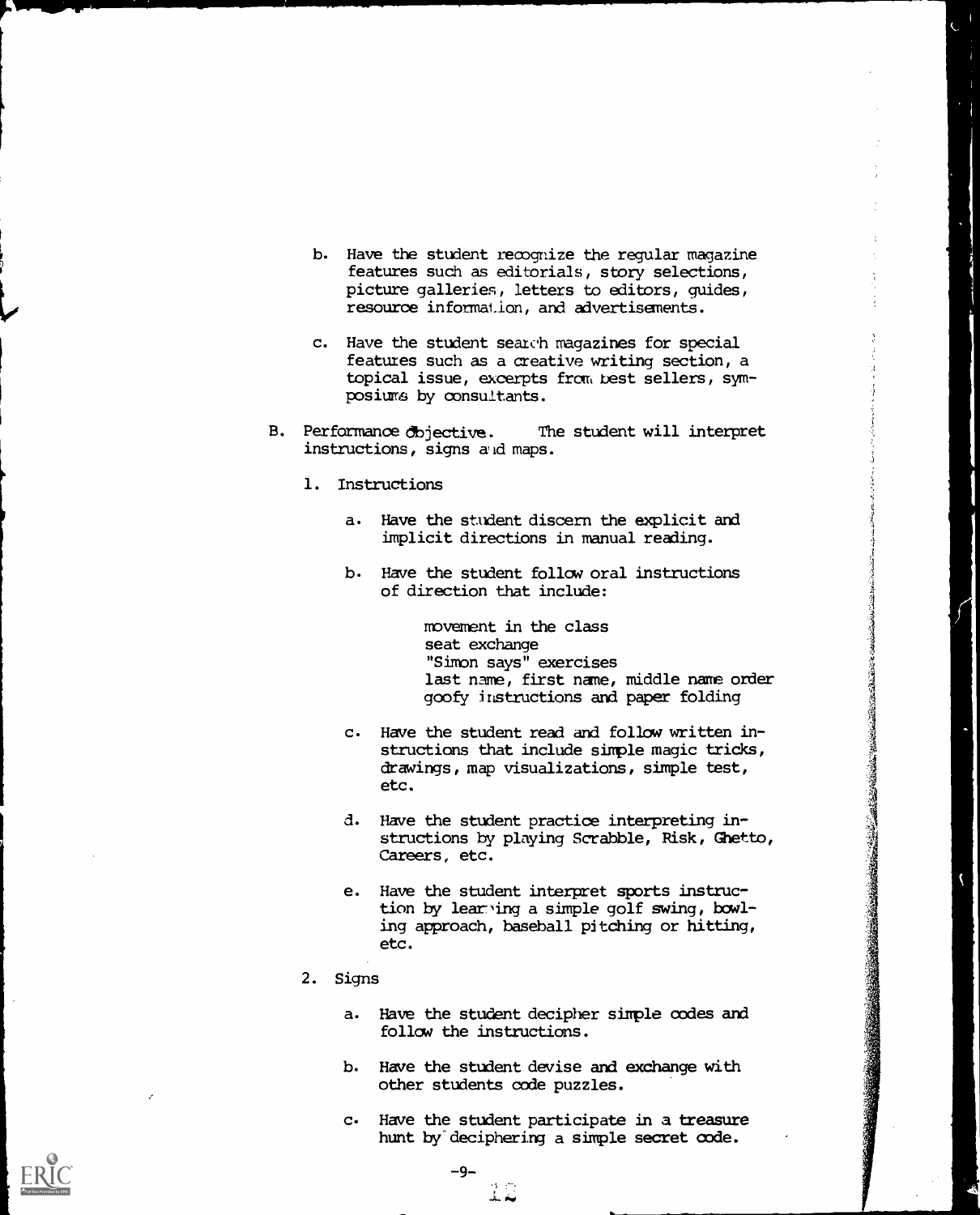- d. Have the student participate in the game Concentration to decipher the puzzles.
- 3. Maps
	- a. Have the student predict the weather by reading and interpreting a consecutive series of weather maps.
	- b. Have the student locate specific towns, mountain ranges, rivers, capitals on geographical maps and write their latitudinal and longitudinal positions.
	- c. Have the student chart a trip by reading maps for quickest routes, off-shoot tourist stops, mileage travel.
	- d. Have the student read city and sub-division maps and plot plans to determine organizational patterns of development.
- C. Performance objective. The student will prepare letters and instructions to illustrate logical reasoning, directness, and clarity of written or oral expression
	- 1. Letters
		- a. Have the student write from model samples of informational, request, or inquiry letters and invitational and thank you social notes.
		- b. Have the student write requesting information from tourist bureaus, requesting resource personnel visitors, or field trip places to visit, free and inexpensive materials.
		- c. Have the student write letters of inquiry for career positions.
		- d. Have the student write for college or school catalogs.
		- e. Have the student write thank you notes to courteous persons or resource personnel.
		- f. Have the student write skits for roleplaying job and credit situations.

-10-

 $\mathcal{V}_{\mathrm{in}}$ 

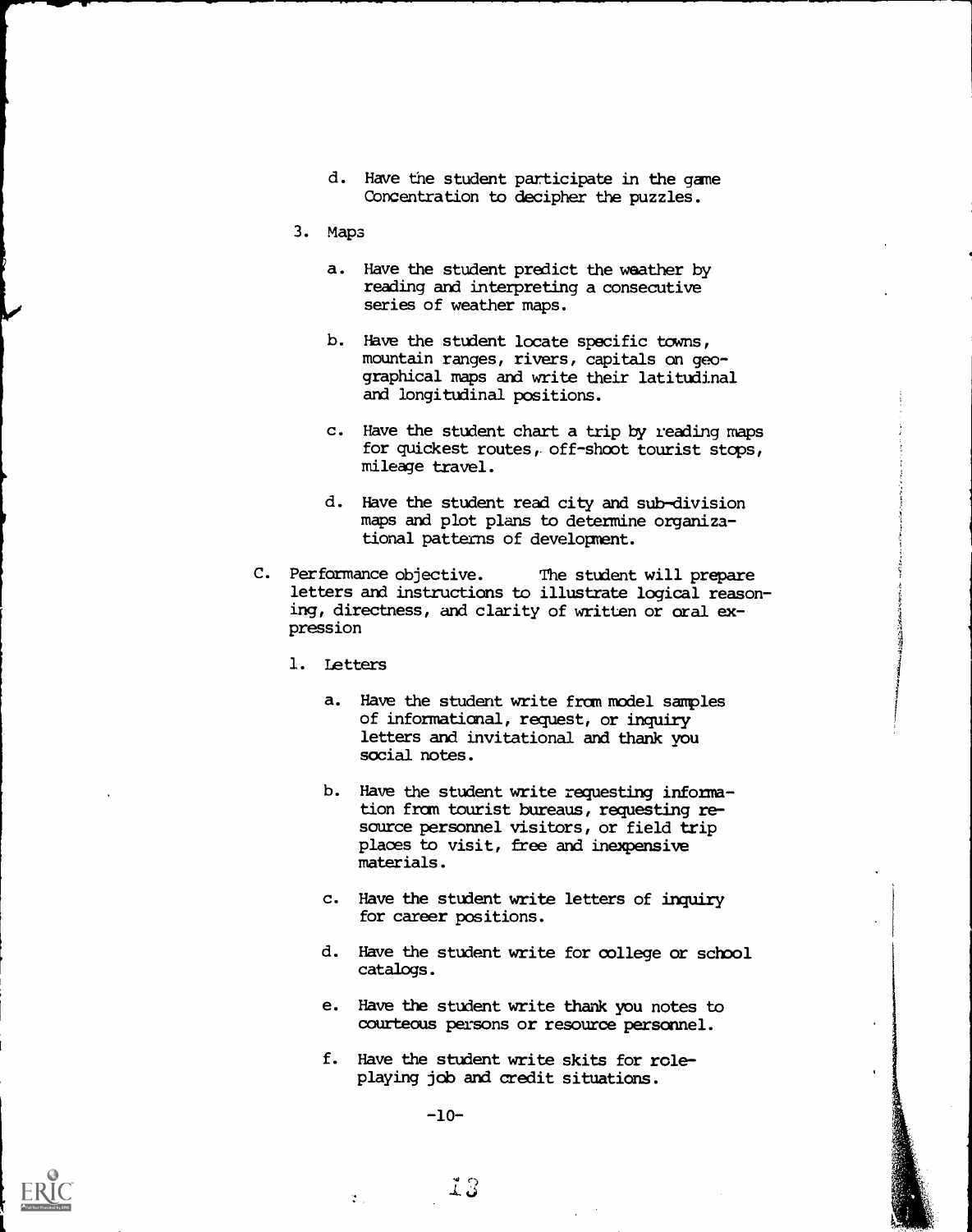- g. Have the student write letters to newspaper and magazine editors.
- 2. Instructions
	- a. Have the student prepare a demonstration by writing the instructions in a clear, logical order and presenting the actual demonstration to the class. Demonstrations might include make-up application, rowing a boat, preparing brownies for baking, etc.
	- b. Have the student design a set of goofy instructions for a non-existent mechanism or for an original hamemade food concoction such as a mid-teen sundae, Mother McCarthy's mush, a list of instructions to locate a treasure or to find scavenger hunt items, etc.
	- c. Have the student devise a simple game and write the instructions for it.
	- d. Have the student write the instructions for one of his enrichment projects such as a painting, ceramics, physical education sports and exercises, industrial arts designs, etc.
- D. Performance objective. The student will construct models to build proficiency in reading and usage of signs and maps.
	- 1. Have the student design a thematic collage depicting signs or maps.
	- 2. Have the student research same facet of signs and write a short report for oral or written presentation.
	- 3. Have the student create visual displays of traffic signals, sign language, semaphore, alphabet comparisons, bcdy language, cartoons, etc.
	- 4. Have the student draw a map from school to his home giving visual and written directions.
	- 5. Have the student devise code puzzles for student exchange and deciphering.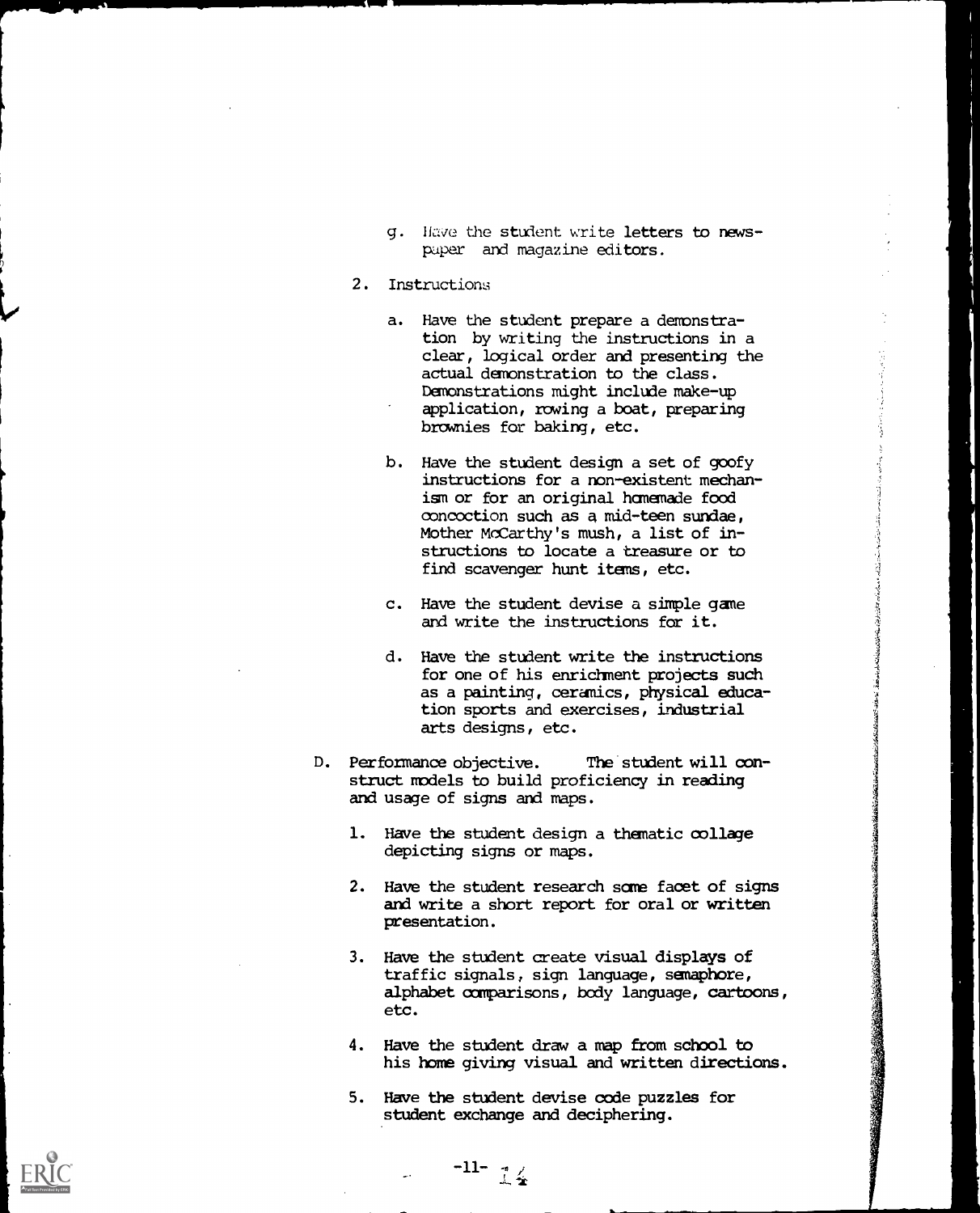- 6. Have the student research map making and meteorology for small group discussion.
- 7. Have the student design a treasure map.
- 8. Have the student chart a scavenger hunt, a walking or bicycle tour, or a local or non-local automobile trip.
- E. Performance objective. The student will read magazines for specific purposes and for pleasure to expand his scope of reading materials.
	- 1. Have the student select one educational journal and one recreational magazine to read to expand his range of reading materials.
	- 2. Have the student critique his magazine choices at the end of the unit.
	- 3. Have the student contribute writings for a class magazine publication, modeling his work from periodicals studied.

I

- 4. Have the student read specific magazines to compare viewpoints on a similar topic, reviews of the sane book or film, interviews with noted persons, etc.
- 5. Have the student research a specific topic using only periodicals and write a brief paper or present an oral talk on the subject.
- F. Performance objective. The student will compare magazines to build selectivity for both educational and recreational needs.
	- 1. Have the student compare two magazines of the same educational type to evaluate credibility, standards of writing and illustrations, types of advertising, propaganda techniques, language level.
	- 2. Have the student prepare a collage interpreting one or two comparable magazines : llustrating similarities and/or differences.
	- 3. Have the student build a scrapbook from a series of recreational magazines denoting interest in a particular sport or hobby.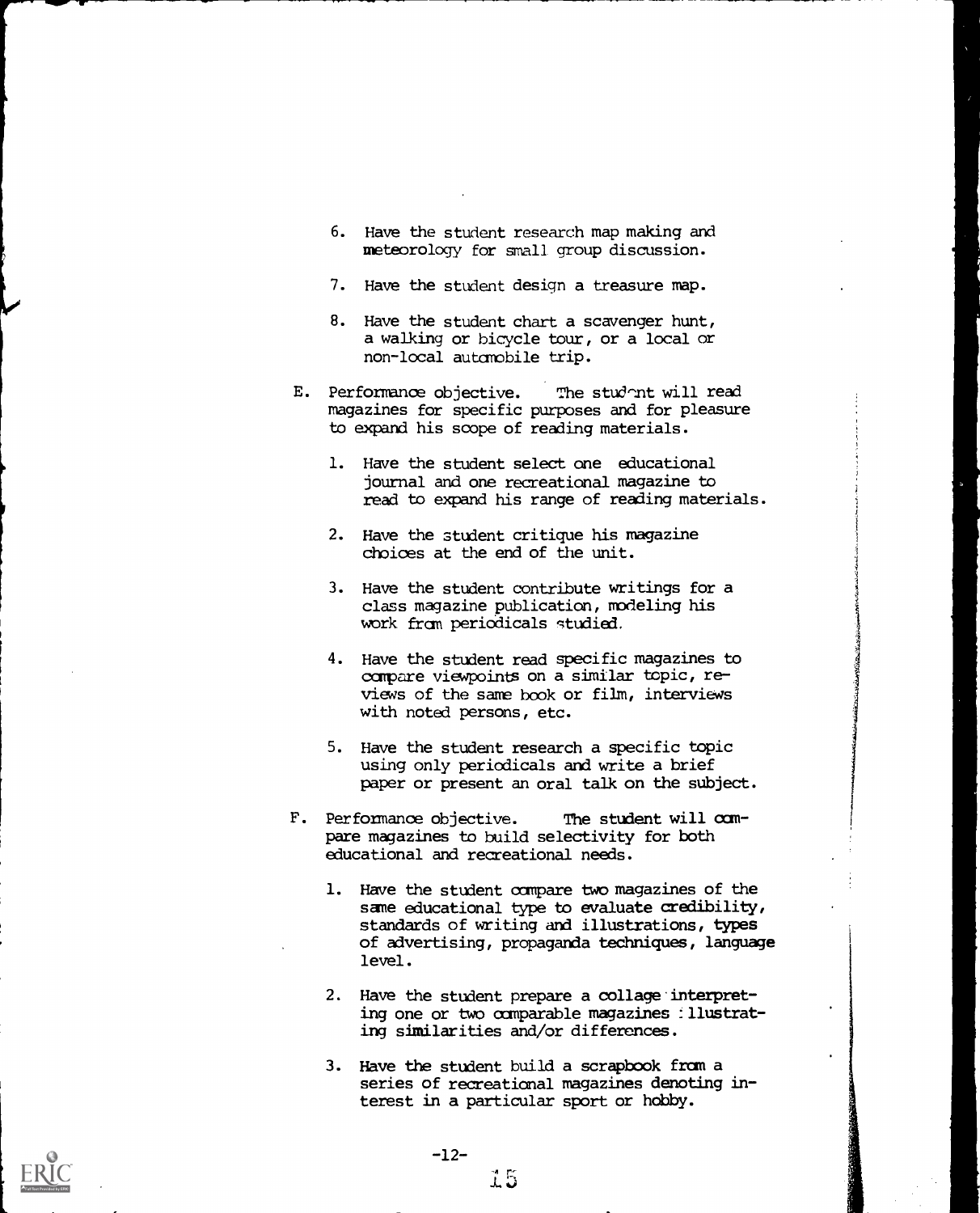- 4. Have the student research through the Reader's Guide to Periodical Literature various topics to discern quality in two magazines.
- 5. Have the student prepare a list of present magazine needs and future preferences in educational and recreational groupings.
- V. Resource Personnel Field Trips
	- A. Letters, business forms
		- 1. Resource personnel
			- a. Post office employee
			- b. Advertising public relations person
			- c. Dimployment agency interviewer
			- d. Credit bureau personnel
			- e. Banker
		- 2. Field trips
			- a. Commercial bank
			- b. Savings and loan association
			- c. Check clearing house
			- d. Post office
			- e. Publicity department of business firm
			- f. Newspaper classified advertising department
	- B. Instructions
		- 1. Resource personnel
			- a. Physical education instructors or sports figures
			- b. guidance counselors for testing information
			- c. Homemaking consultants
			- d. Architects or building construction personnel for blueprint reading
			- e. Safety officer
			- f. Air controller
		- 2. Field trips
			- a. Computer company
			- b. Physical education area for demonstration
			- c. Airport control tower
			- d. Play rehearsal

-13-

 $\overset{\circ}{\bot}\overset{\circ}{\psi}$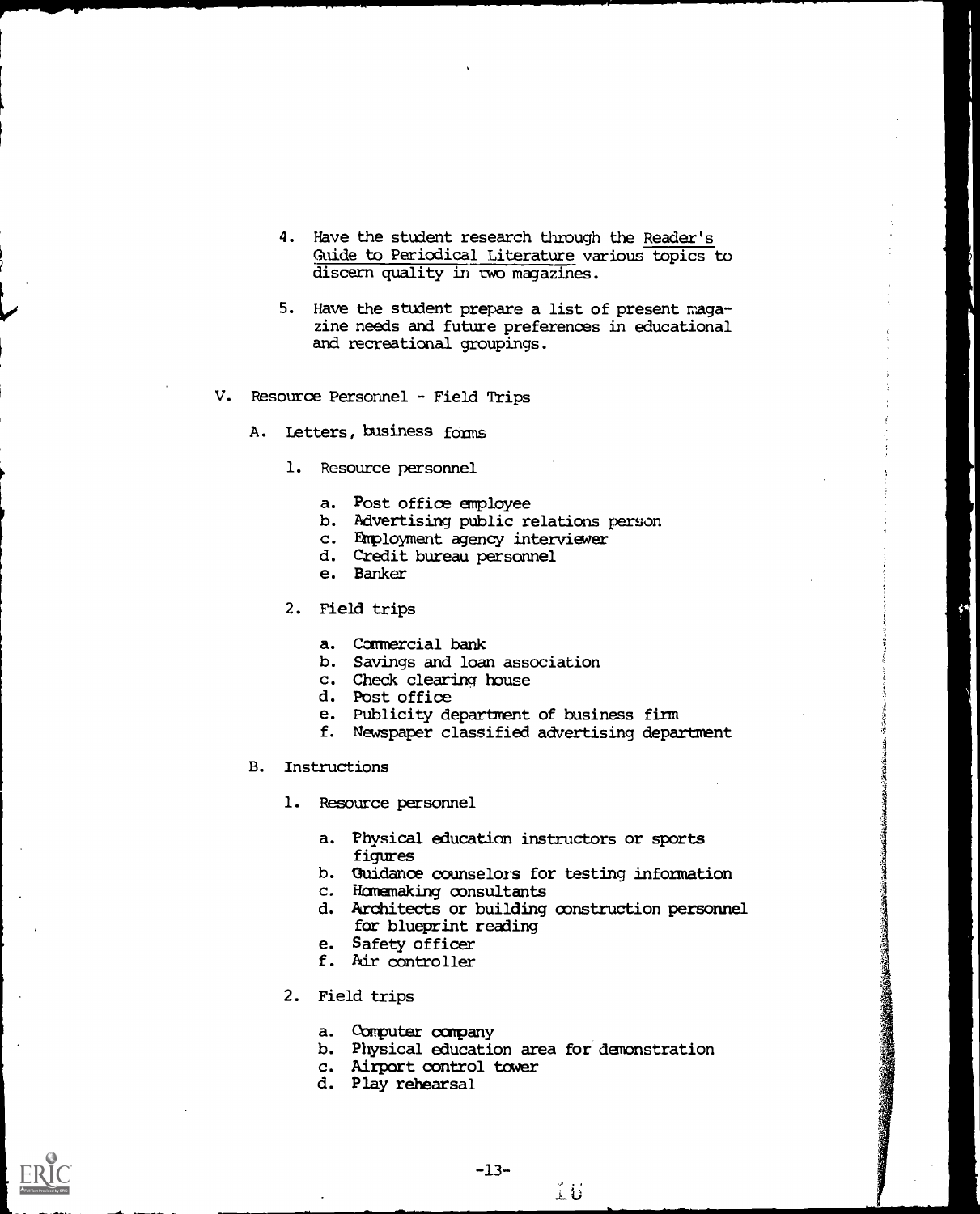- C. Signs
	- 1. Resource personnel
		- a. Seaman with knowledge of semaphore<br>b. Telegraph operator
		- b. Telegraph operator
		- c. Deaf person with knowledge of sign language
		- d. Actor
		- e. Traffic officer
	- 2. Field trips
		- a. Telegraph office
		- b. Play rehearsal
		- c. Symphony (conducting, musical moods)

# D. Maps

- 1. Resource personnel
	- a. Surveyor
	- b. Sub-division developer
	- c. Realtor
	- d. Meteorologist
	- e. Aerial photographer
- 2. Field trips
	- a. Weather bureau
	- b. Sub-division
	- c. City planning bureau
	- d. Scavenger hunt
	- e. Bicycle tour
	- f. City or county park
- E. Magazines
	- 1. Resource personnel
		- a. Magazine publisher
		- b. Librarian
		- c. Writers for magazines
	- 2. Field trips
		- a. Publisher
		- b. Major library periodical section
			- (1) City
			- (2) University or college



-14-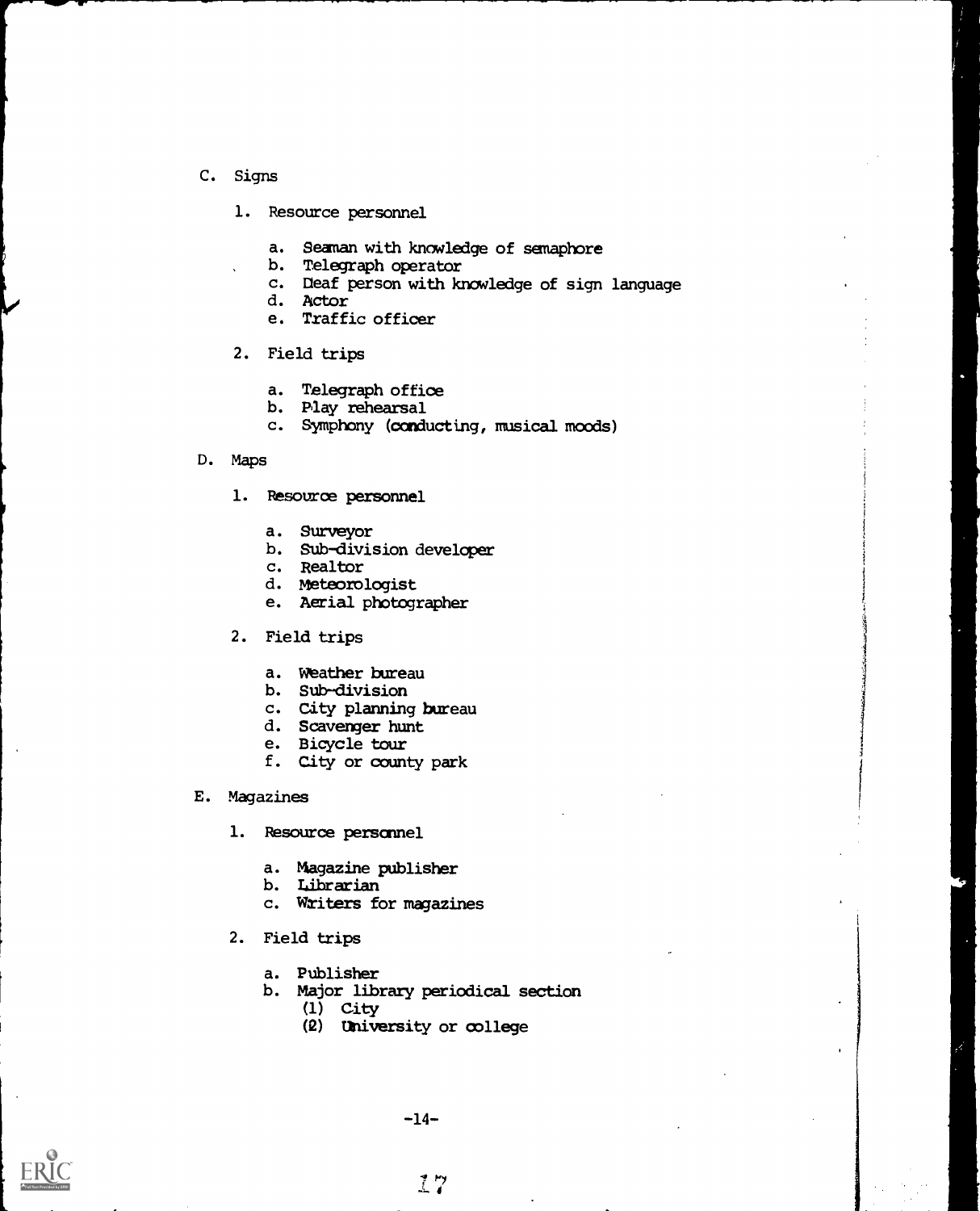- VI. Student resources
	- A. State-adopted textbooks
		- 1. Christ, Henry I. and Ives, Sumner, Modern English in Action 8, Boston: D.C. Heath and Co., 1968.
		- 2. Christ, Henry I. and Ives, Sumner, <u>Modern English in</u> Action 9, Boston: D.C. Heath and Co., 1968.
		- 3. Christ, Henry I. and Ives, Sumner, <u>Modern English in</u> Action 10, Boston: D.C. :Heath and CO., 1968.
		- 4. Christ, Henry I. and Ives, Sumner, <u>Modern English in</u> Action 11, Boston: D.C. Heath and Co., 1968.
		- 5. Christ, Henry I. and Ives, Sumner, Modern English in Action 12, Boston: D.C. Heath and Co., 1968.
		- 6. Conlin, David A., Herman, George R., and Martin, Jerome, Our Language Today 8, New York: American Book Company, 1966.
		- 7. Conlin, David A. and Herman, George R., <u>Modern Grammar</u> and Composition 1, New York: American Book Campany, 1967.
		- 8. Conlin, David A. and Herman, George R., Modern Grammar and Composition 2, New York: American Book Company, 1967.
		- 9. Conlin, David A. and Herman, George R., M<u>odern Grammar</u> and Composition 3, New York: American Book Company, 1967.
		- 10. Conlin, David A. and Herman, George R., Resources for Grammar and Composition, New York: American Book Company, 1967.
		- 11. Turner, Richard H., The Jobs You Get, Chicago: Follett Educational Corporation, 1962.
		- 12. Turner, Richard H., The Letters You Write, Chicago: Follett Educational Corporation, 1966.
		- 13. Turner, Richard H., The Money You Spend, Chicago: Follett Edufational Corporation, 1962.

تنا ۔ -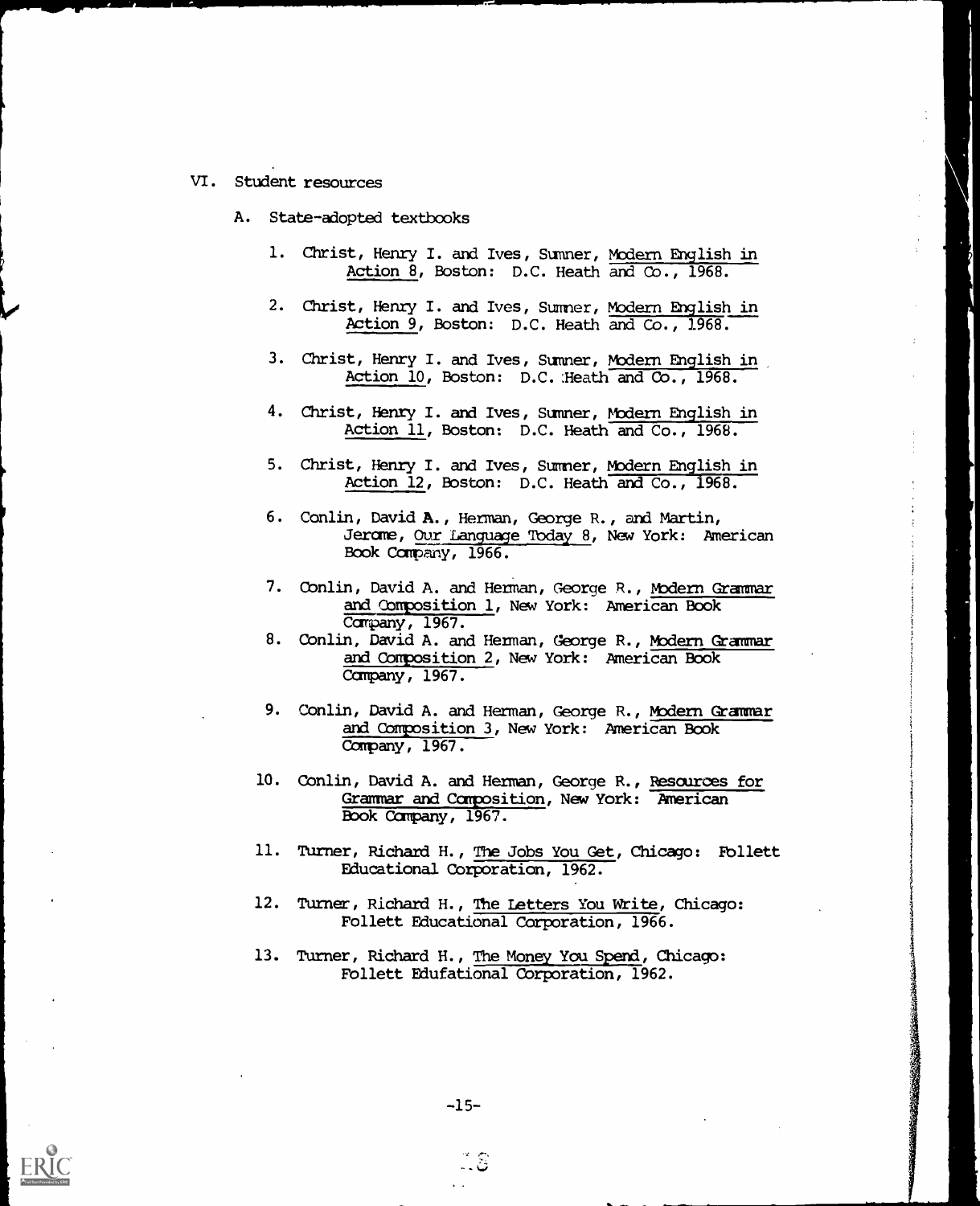- B. Non-state-adopted supplementary materials
	- 1. "Letter Writing", The World Book Encyclopedia, Chicago: Field Enterprises Educational Corporation, 1964.
	- 2. "Magazine", The World Book Encyclopedia, Chicago: Field Enterprises Educational Corporation, 1964.
	- 3. Warriner, John E., English Grammar and Composition 9, New York: Harcourt, Brace and Company, 1958.
	- 4. Warriner, John E., English Grammar and Composition 10, New York: Harcourt, Brace and Company, 1958.
	- 5. Warriner, John E., English Grammar and Composition 11, New York: Harcourt, Brace and Company, 1958.
	- 6. Warriner, John E., English Grammar and Composition 12, New York: Harcourt, Brace and Company, 1957.
- VII. Teacher resources
	- A. Textbooks
		- 1. Bellafiere, Joseph, English Language Arts, Intermediate Level, New York: Amsco School Publications, Inc., 1969.
		- 2. Christ, Henry I. and Ives, Summer, Modern English in Action 8, Teacher Edition, Boston: D.C. Heath and Company, 1968.
		- 3. Christ, Henry I. and Ives, Sumner, Modern English in Action 9, Teacher Edition, Boston: D.C. Heath and Company, 1968.
		- 4. Christ, Henry I. and Ives, Summer, Modern English in Action 10, Teacher Edition, Boston: D.C. Heath and Company, 1968.
		- 5. Christ, Henry I. and Ives, Sumner, Modern English in Action 11, Teacher Edition, Boston: D.C. Heath and Company, 1968.
		- 6. Christ, "mry I. and Ives, Sumner, Modern English in Action 12, Teacher Edition, Boston: D.C. Heath and Company, 1968.
		- 7. Conlin, David A., Herman, George R., and Martin, Jerome, Our Language Today 8, Teacher Edition, New York: American Book Company, 1966.

19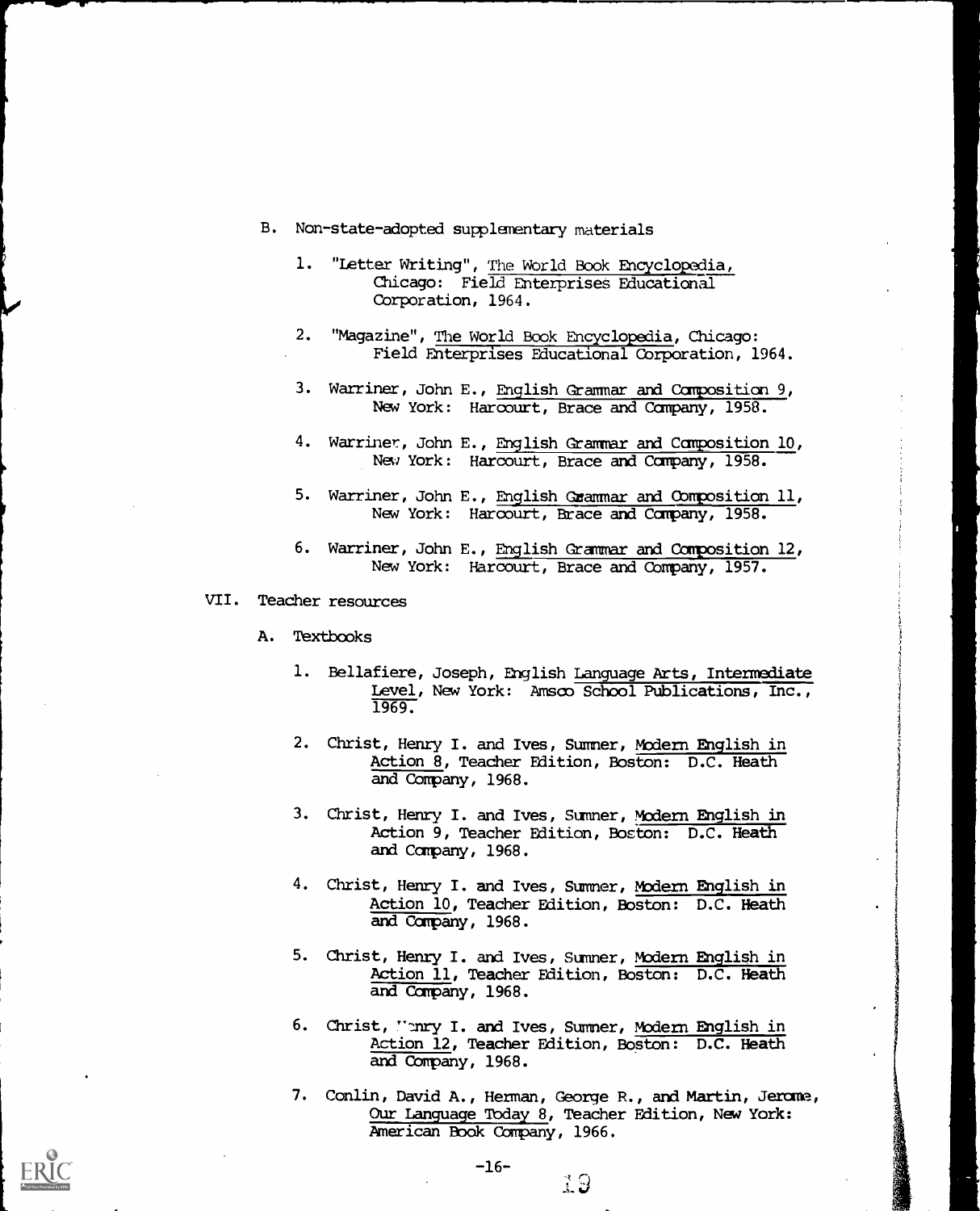- 8. Conlin, David A. and Herman, George R., Modern Grammar and Composition 1, Teacher's Edition, New York: American Book Company, 1967.
- 9. Conlin, David A. and Herman, George R., Modern Grammar and Composition 2, Teacher's Edition, New York: American Book Company, 1967.
- 10. Conlin, David A. and Herman, George R., Modern Grammar and Composition 3, Teacher's Edition, New York: American Book Canpany, 1967.
- 11. Conlin, David A., and Herman, George R., Resources for Modern Grammar and Composition, Teacher's Edition, New York: American Book Company, 1967.
- 12. Turner, Richard H., The Jobs You Get, New York: Follett Educational Corporation, 1962.
- 13. Turner, Richard H., The Letters You Write, New York: Fbllett Educational Corporation, 1966.
- 14. Turner, Richard H., The Money You Spend, New York: Fbllett Educational Corporation, 1962.
- 15. Warriner, John E., English Grammar and Composition 9, Teacher Manual, New York: Harcourt, Brace and Company, 1958.
- 16. Warriner, John E., English Grammar and Composition 10, Teacher Manual, New York: Harcourt, Brace and Company, 1958.
- 17. Warriner, John E., English Grammar and Composition 11, Teacher Manual, New York: Harcourt, Brace and Company, 1958.
- 18. Warriner, John E., English Grammar and Composition 12, Teacher Manual, New York: Harcourt, Brace and Company, 1957.
- B. Professional books and periodicals
	- 1. Hayakawa, S. I., Language in Thought and Action, Second Edition, New York: Harcourt, Brace & World, Inc., 1964.
	- 2. Hook, J. N., The Teaching of High School English, Third Edition, New York: Onald Press, 1965.
	- 3. Litsey, David M., "Small Group Training and the English Class", English Journal, LVIII, (September, 1969) 920-927.